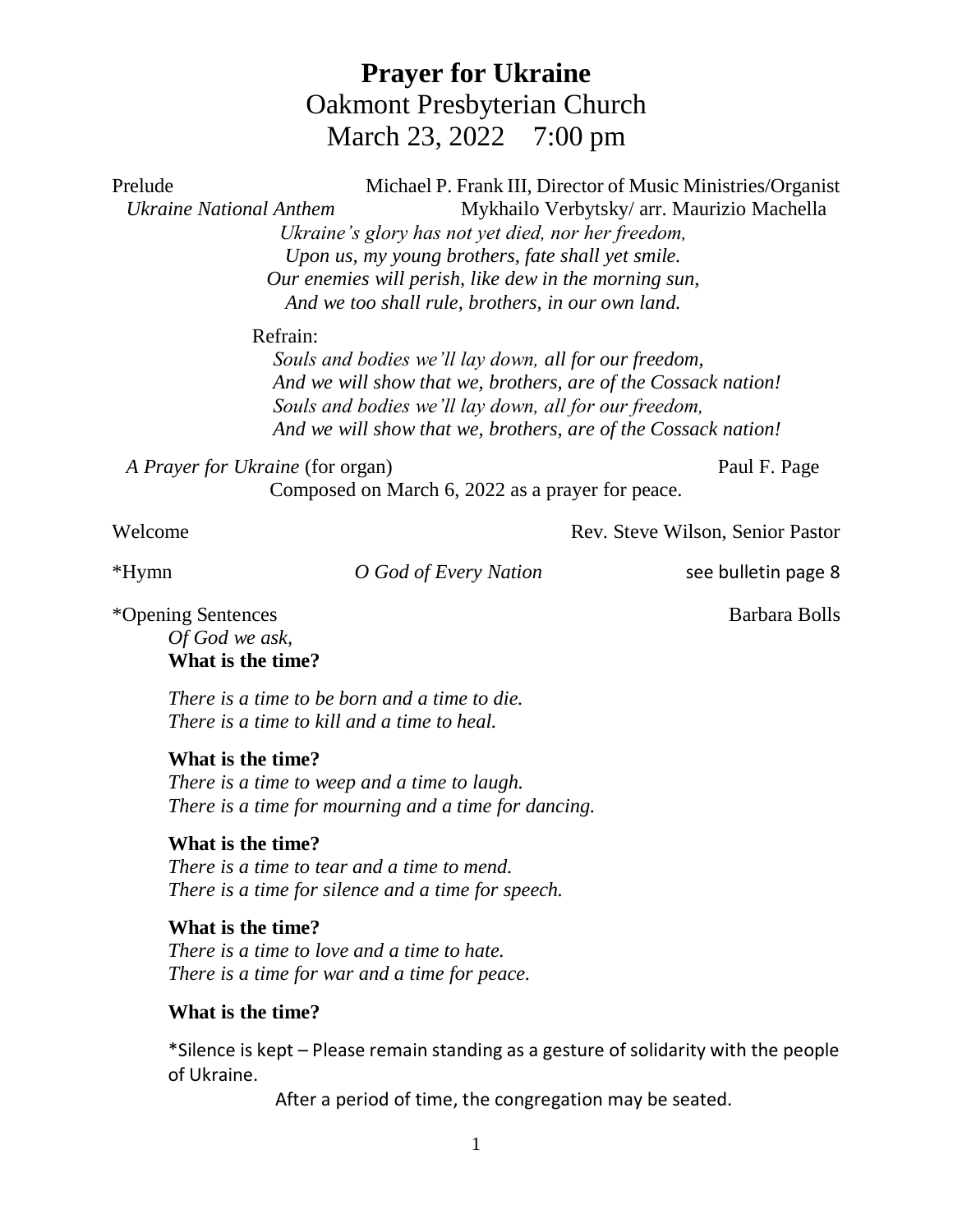*We are members of a family, the human family which, in the ancient land of Ukraine, is torn by tension, suspicion, hatred, hunger, killing and death.*

*We are troubled by cruelty and disaster such as we have not known, and we are unclear of the cause and unsure of the remedy.*

*We believe that God accepts confusion as well as concern, and has never been deaf to the cries of anger, fear and hopelessness in the face of injustice.*

*We are the Body of Christ In which if one part suffers, The other parts pray to heal it And help to bear it.*

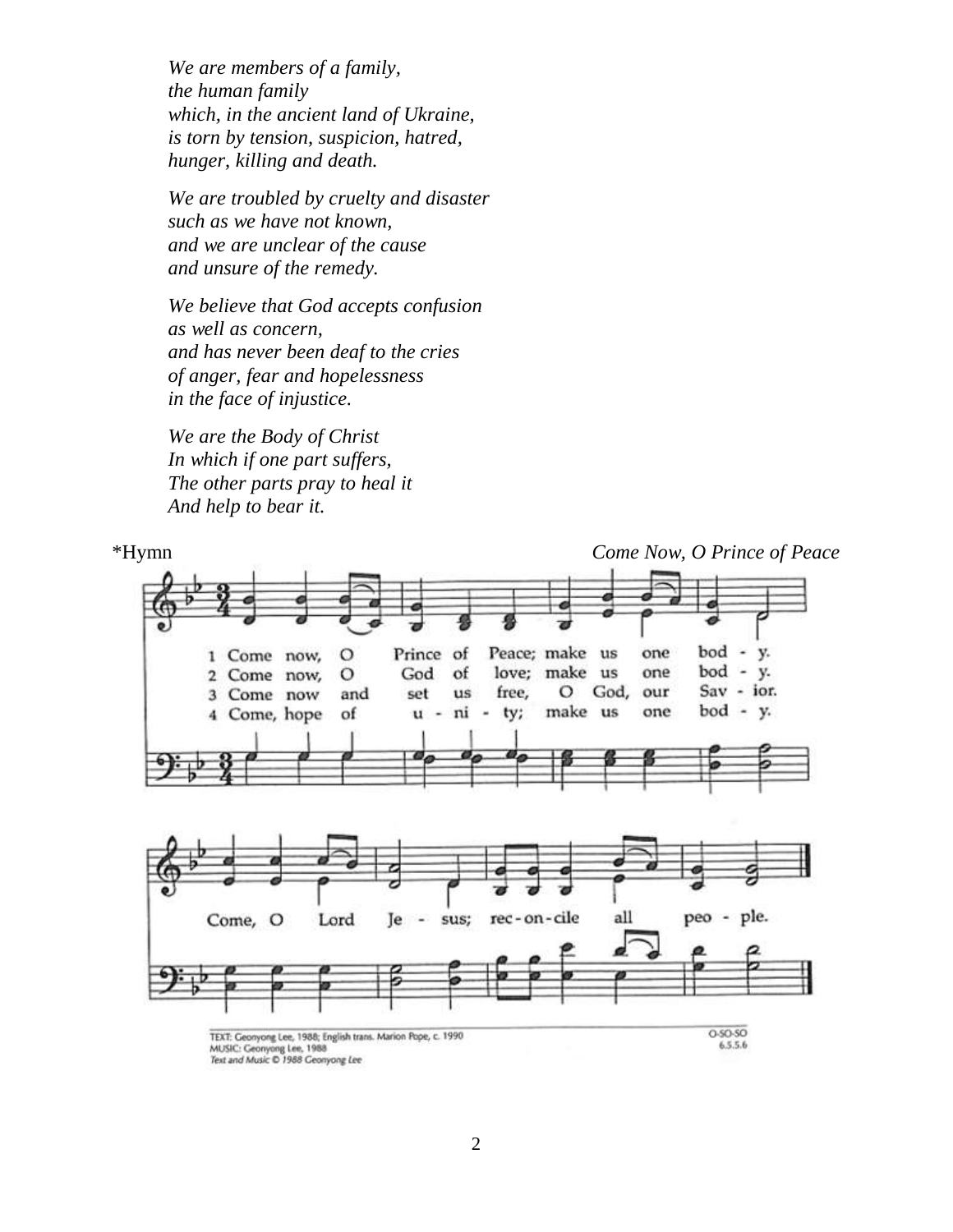*In You, our God, is our hope and consolation. Your love is beyond our deserving, your wisdom is beyond our understanding. Your light is greater than our darkness.*

*We wish we could enter Your presence with songs of rejoicing; but not here, not now. Our hearts are heavy, our minds bewildered, our uncertainty disturbs our faith.*

*Why? And why? And how long? And What next?*

*…these are the questions we bring, not looking for instant answers, but hoping that we will be heard.*

The Ukrainian Kyrie Members of the Chancel Choir

*Kyrie eleison (Lord have mercy). Christe eleison (Christ have mercy) Kyrie eleison (Lord have mercy).*

*Gracious God, quieten our personal anxieties, so that we may better feel for those whose land has been invaded, whose towns and homes have been ravaged, and whose lives are under threat. Quieten us, so that we may listen for a word from you. Amen.*

First Reading from the Letter of James

What causes fighting and quarrels among you? Is their origin found in the warring appetites in your bodies?

You want what you cannot have, so you murder; you are envious and cannot fulfill your ambition. So you quarrel and fight.

You do not get what you want because you do not pray for it. Or, if you do, your requests are not granted, because you do not pray from the right motives.

Silence is kept.

Second Reading from a Presbyterian Disaster Assistance Steve Wilson

Psalter Reading Psalm 20

Read responsively between those seated in the center section, those seated in the outer sections of the pews and the choir.

- **Outer: May God draw near when the hour of trouble strikes, may Jacob's God be your strength and shield; out of the sanctuary, out of his home, may God provide in your time of need.**
- **Center: May God remember the sacrifice you make and take delight in the gifts you bring; may God respond to your heart's deep desire, and grant fulfilment to all your plans.**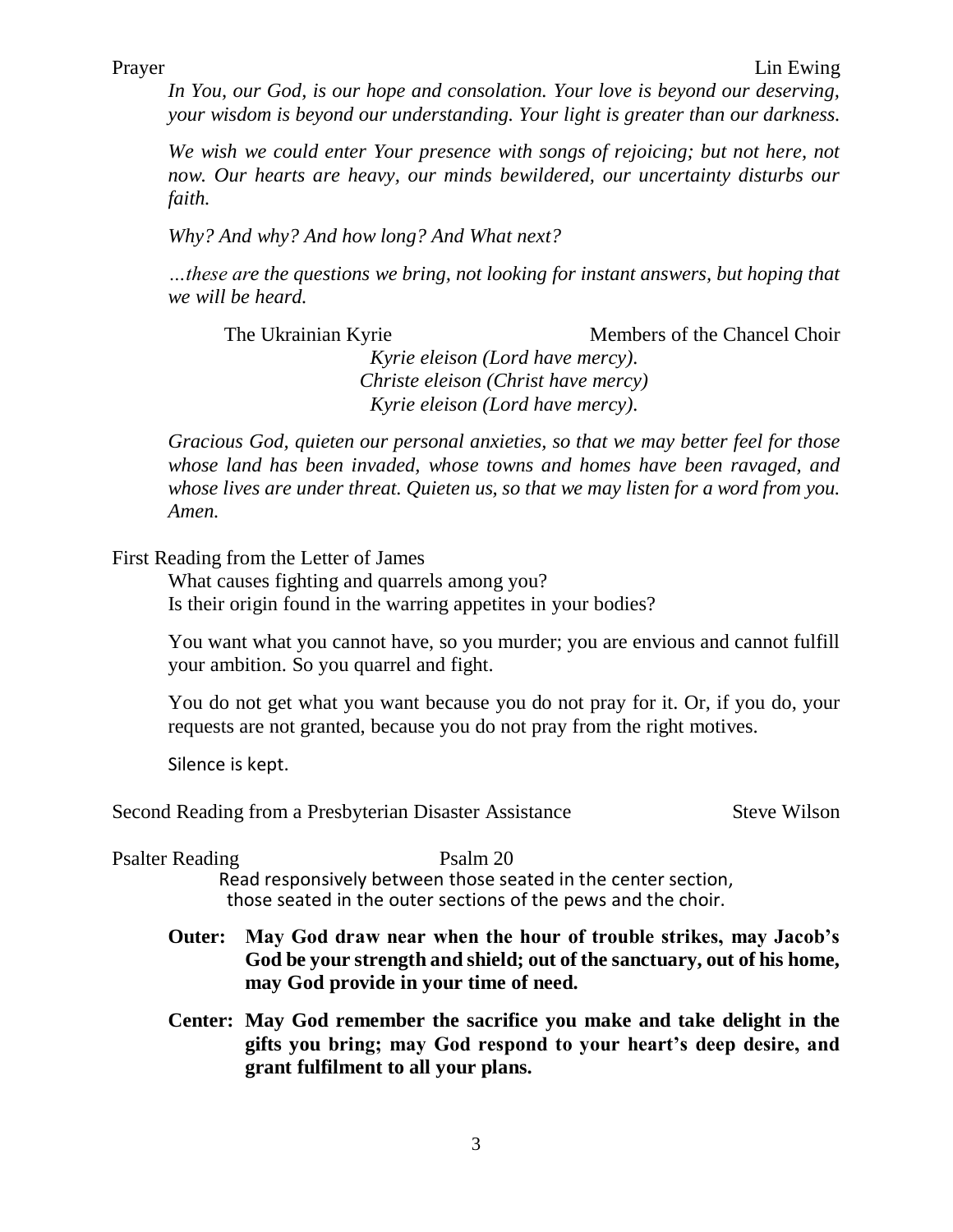- *Choir: With every blessing our mouths will shout for joy to celebrate what the*  Lord has done; and ever after when God shows you favour, in every *triumph we'll trace His love.*
- **Outer: O let us know that the Lord is God indeed, and grants success to His chosen ones. From highest heaven, God answer our call and bring us victory with Your right hand.**
- **Center: Some trust in weapons and some in skills of war, but all we have is our faith in God. They that are mighty shall stumble and fall but we will rise and will overcome.**

Third Reading from the Book of James Adele Selinger A word to you who are rich. Weep and wail over the miserable fate overtaking you: your riches have rotted away; your fine clothes are moth-eaten; your silver and gold have corroded.

You have piled up wealth in an age that is near its close. The wages you never paid to those who mowed your fields are crying aloud against you; and the outcry of the reapers has reached the ears of the Lord of hosts.

You have condemned and murdered the innocent, those who offer no resistance.

Silence is kept.

Ministry of Music *If the War Goes On*

…based on the experience of people who lived through both the civil war in Argentina and the Falklands war.

*If the war goes on and the children die of hunger; and the old men weep for the young men are no more, and the women learn how to dance without a partner; who will keep the score?*

*If the war goes on and the truth is taken hostage, and new horrors lead to the need to euphemize; when the calls for peace are declared unpatriotic, who'll expose the lies?*

*If the war goes on and the daily bread is terror and the voiceless poor take the road as refugees; when a nation's pride destines millions to be homeless, who will hear their pleas?*

*If the war goes on and the rich increase their fortunes, as the arms sales soar and new weapons are displayed; when a fertile field turns to no-man's-land tomorrow, who'll approve such trade?*

> *If the war goes on, will we close the doors to heaven; if the war goes on, will we breach the gates of hell; if the war goes on, will we ever be forgiven, if the war goes on?*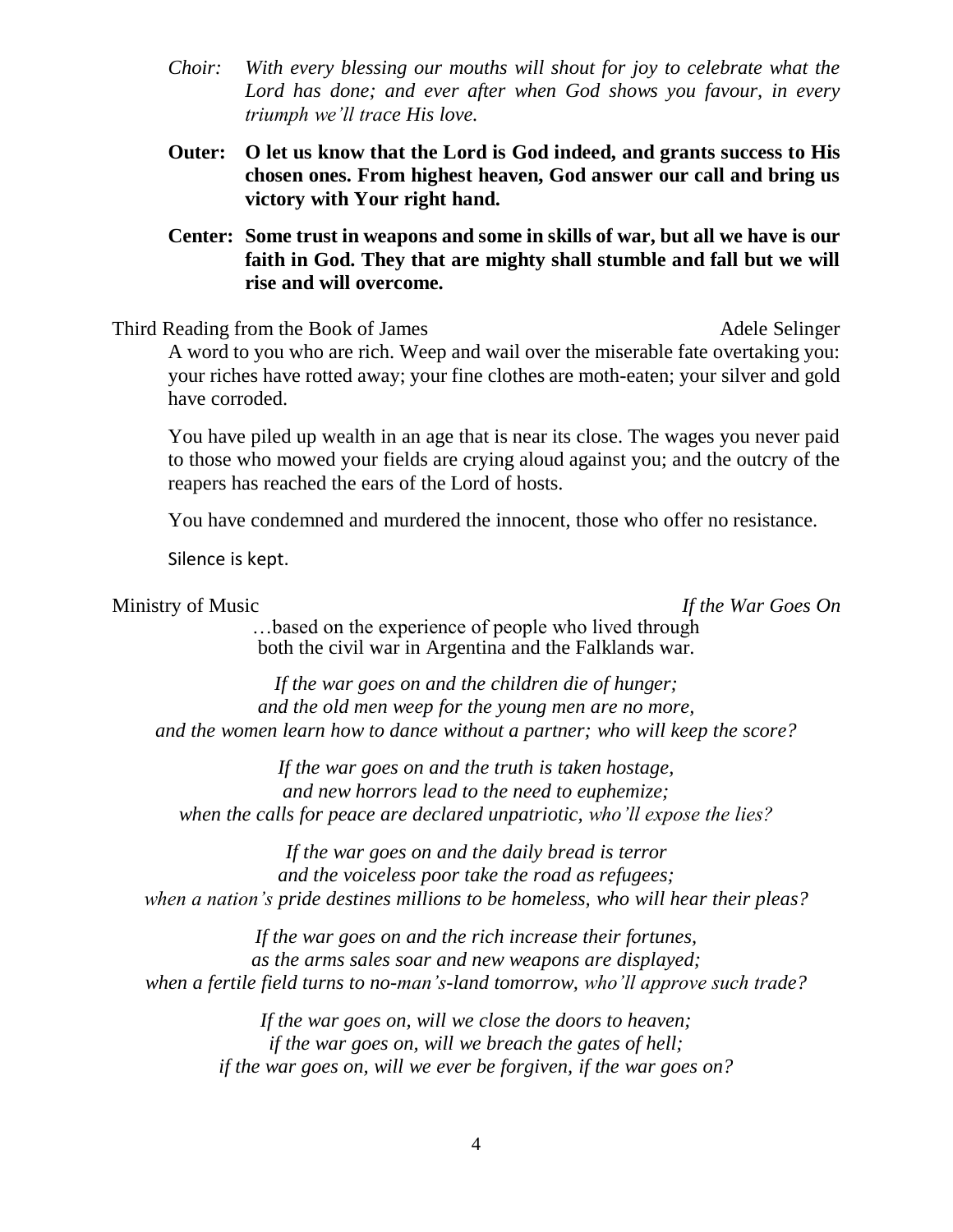Fourth Reading from the Gospel of Matthew Doug Crist

Jesus said: Always treat others as you would like them to treat you; that is the law and the prophets.

Enter by the narrow gate. Wide is the gate and broad the road that leads to destruction, and many enter that way. But narrow is the gate and constricted is the road that leads to life, and those who find them are few.

Beware of false prophets who come to you dressed up as sheep, while underneath they are savage wolves. You will recognize them by their fruit.

Can grapes be picked from thorns, or figs from thistles? A good tree always produces healthy fruit, and a bad tree bad fruit.

That is why I say you will recognize the false prophets by their fruit.

Silence is kept.

Ministry of Music Roberta and Robert Erickson, Handbell Duet *Here I Am, Lord* Daniel L. Schutte/arr. Lloyd Larson

> *I, the Lord of sea and sky I have heard My people cry. All who dwell in deepest sin My hand will save. I who made the stars of night I will make their darkness bright. Who will bear My light to them? Whom shall I send?*

# Refrain:

*Here I am, Lord. Is it I, Lord? I have heard You calling in the night I will go, Lord, if You lead me I will hold Your people in my heart*

*I, the Lord of snow and rain, I have borne My people's pain. I have wept for love of them, they turn away. I will break their hearts of stone, give them hearts for love alone. I will speak My word to them. Whom shall I send?*

*I, the Lord of wind and flame, I will tend the poor and lame. I will set a feast for them, My hand will save. Finest bread I will provide till their hearts be satisfied. I will give My life to them. Whom shall I send?*

### Prayer Jan Hepler

*Loving God, because You have the whole world in Your hands, cradle gently those who are rocked by fear, shocked to a depth they have never known and frightened to face tomorrow.*

*On the people of Ukraine: their children, their old people, their venerable adults, their babies soon to be born,*

*Lord have mercy,* **Christ have mercy.**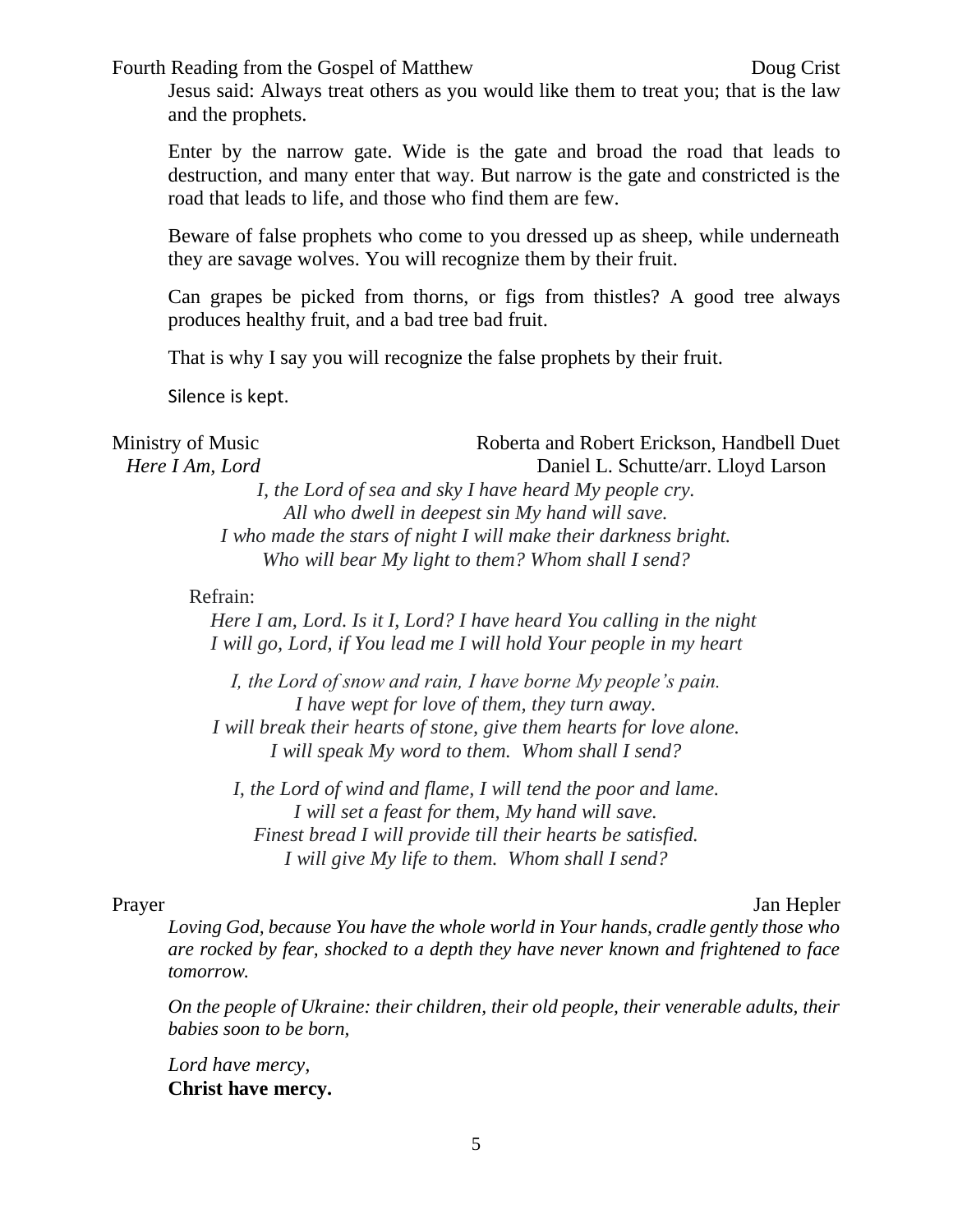*On the people of Ukraine: their defenders, their advocates, those who care for the wounded, who sit with the despairing, who witness and report on the savagery and destruction, who bury the dead.*

*Lord have mercy,*

### **Christ have mercy.**

*On the people of Ukraine: their leaders that they may continue to inspire, in word and by example and continue to receive help and solidarity from across the world.*

### *Lord have mercy,* **Christ have mercy.**

*On the people of Russia that they might learn the truth kept from their hearing; On the churches of Russia that they might find the vocabulary and courage to speak truth to power;*

*On the soldiers of Russia who do not believe in the carnage they cause.*

*Lord have mercy,*

### **Christ have mercy.**

*On the Russian president, and those who affirm his policies, we ask the judgment of heaven, a radical conversion and an end to their lies, scheming and murder.*

# *Lord hear us.* **Lord graciously hear us.**

*And for our own nation we ask for commitment to match conviction so that the pain of the Ukrainian nation be shared by us, their weary people sheltered by us, their peace assured by us.*

*Lord hear us.* **Lord graciously hear us.**

*The Ukrainian Kyrie* (Choir)

*\*

based on words from Isaiah 49

\*Song *A Woman's Care* using tune: *HAMBURG*

**When trouble strikes and fear takes root, and dreams are dry and sense unsound, when hope becomes a barren waste then doubts like mountains soar around.**

**Our wandering minds believe the worst and ask, as faith and fervor fade, 'Has God now turned his back on us, forsaking those he loved and made?'**

**God says, 'See how a woman cares. Can she forget the child she bore? Even if she did, I shan't forget. Though you feel lost, I love you more.**

**'My dearest daughter; fondest son, my weary folk in every land, your souls are cradled in my heart, your names are written on my hand.'**

**Then praise the Lord through faith and fear; in holy and in helpless place, for height and depth and heav-en and hell can't separate us from God's grace.**

Congregation may be seated.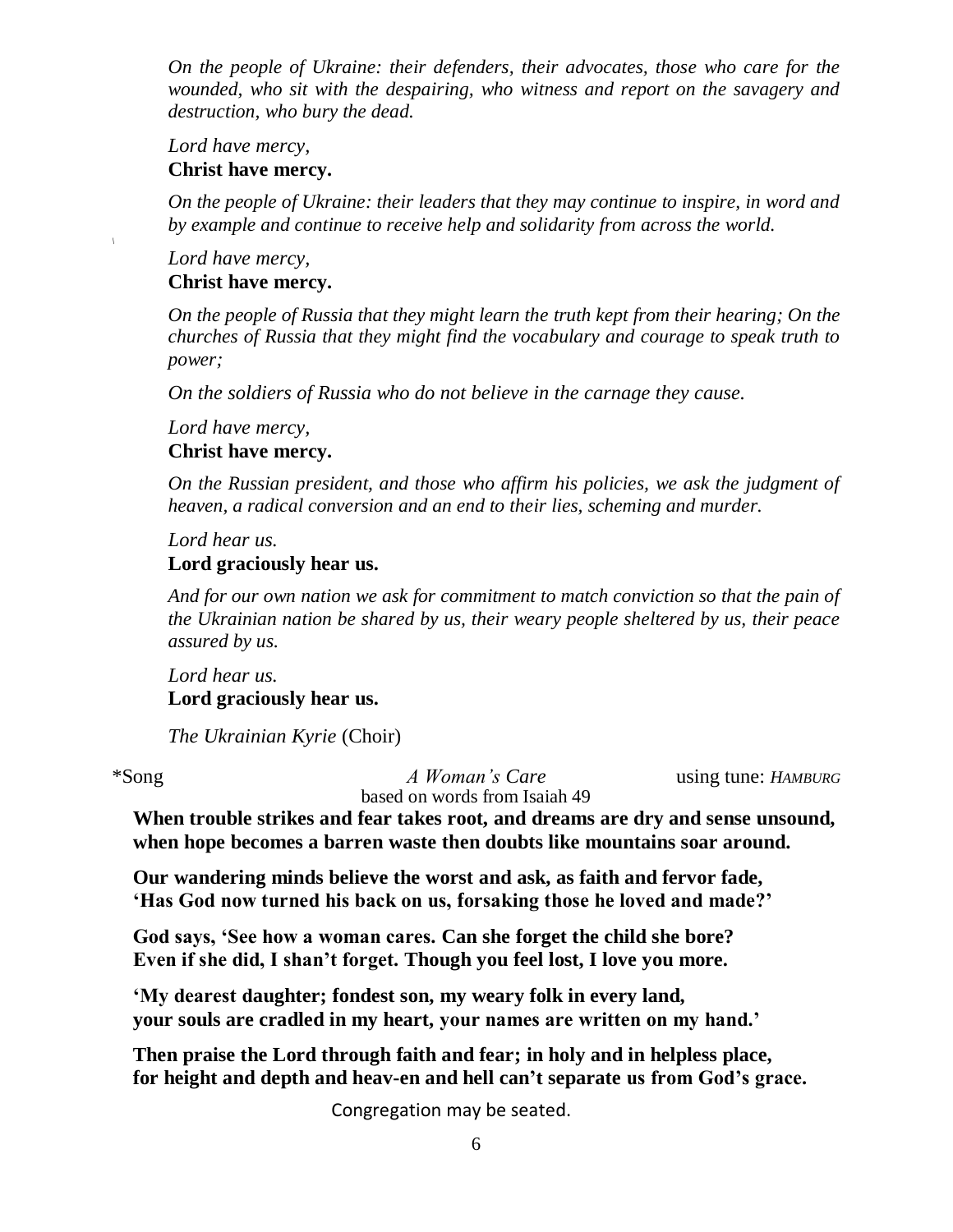Closing Prayer *A Prayer of St. Augustine* Steve Wilson

*Watch now, dear Lord, with those who wake or watch or weep tonight; And give Your angels charge over those who sleep.*

**Tend Your wounded ones, O Christ; rest Your weary ones, bless Your dying ones, sooth Your suffering ones, shield Your joyous ones and all for Your love's sake. Amen.**

Ministry of Music (please remain seated) Roberta and Robert Erickson, Handbell Duet *Let There Be Peace on Earth* Sy Miller and Jill Jackson *Let there be peace on earth, and let it begin with me; Let there be peace on earth, the peace that was meant to be. With God as our Father, children all are we. Let us walk with each other in perfect harmony. Let peace begin with me; let this be the moment now. With every step I take, let this be my solemn vow: To take each moment and live each moment in peace eternally. Let there be peace on earth, and let it begin with me.* - Sy Miller and Jill Jackson

This prayer service "Words for Worship in a Time of War" was written by John L. Bell and prepared by members of the Wild Goose Resource Group, copyright © 2022 WGRG, Iona Community, GIA Publications Inc. Used with permission.

**Offering baskets by the sanctuary doors** are for gifts in support of the Ukrainian people. Gifts will be given to Presbyterian Disaster Assistance Ukraine. Thank you in advance for your generosity.

**This evening's flowers are given** to the Glory to God and to honor the people of Ukraine. Sunflowers are Ukraine's national flower.

Music reprinted and broadcast under OneLicense.net A-726321. All rights reserved.

*Come Now, O Prince of Peace Glory to God* – The Presbyterian Hymnal, © 2013 Westminster John Knox Press.

*The Ukrainian Kyrie* Traditional Ukrainian

*If the War Goes On* Copyright © 1999, 2001, 2002 WGRG, Iona Community, GIA Publications, Inc., exclusive North American agent.

*A Woman's Care* Words copyright © 1987 WGRG, Iona Community, GIA Publications, Inc., exclusive North American agent.